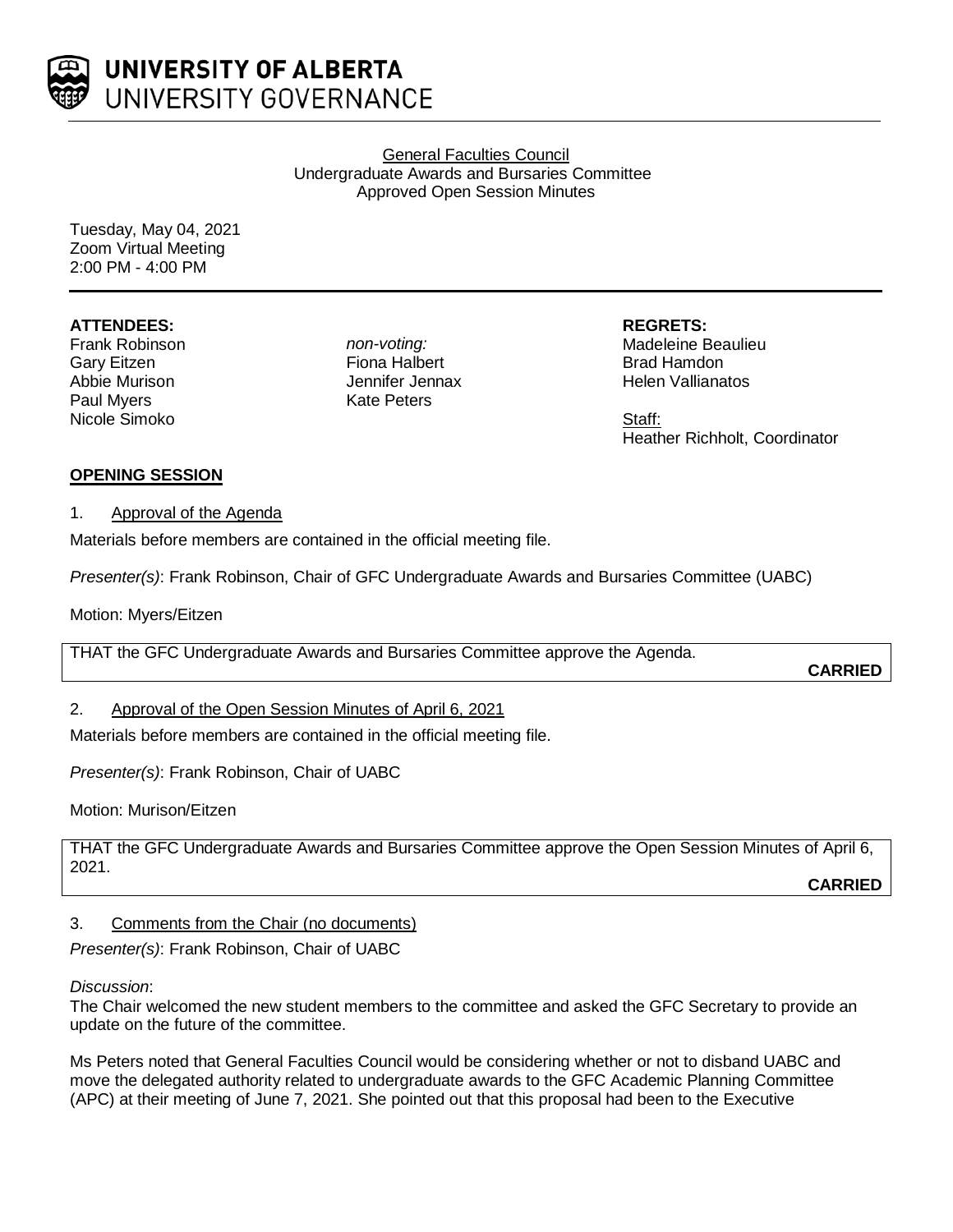Committee, APC, and GFC but there had been very little discussion about the task-based work of the committee and the advice to move it to an administrative process. She observed that this might be an indication of support for the change and that the final decision belonged to GFC.

# **ACTION ITEMS**

#### 4. New Annually Funded Financial Supports for Approval

Materials before members are contained in the official meeting file.

*Presenter(s)*: Fiona Halbert, Assistant Registrar, Student Financial Support; Allen Wolfe, Specialist, Student Financial Support, Office of the Registrar; Shari Klassen, Specialist, Student Financial Support, Office of the **Registrar** 

*Discussion*:

Members discussed financial supports criteria including employment, financial need, program, and Faculty of registration.

#### Motion: Myers/Murison

THAT the GFC Undergraduate Awards and Bursaries Committee approve, with delegated authority from General Faculties Council, the following new annually funded Undergraduate Awards and Bursaries, as submitted by Student Financial Support and as set forth in Attachment 1, to be effective immediately:

- Robert and Margaret Torrance Memorial Bursary in Business
- Harbhajan Rai Memorial Scholarship in Science
- Art Worth Memorial Scholarship in Engineering
- Ryan Henderson Memorial Award
- ATI Music Award in Ethnomusicology

**CARRIED**

#### 5. New Endowed Financial Supports for Approval

Materials before members are contained in the official meeting file.

*Presenter(s)*: Fiona Halbert, Assistant Registrar, Student Financial Support; Allen Wolfe, Specialist, Student Financial Support, Office of the Registrar; Shari Klassen, Specialist, Student Financial Support, Office of the **Registrar** 

*Discussion*: There was no discussion.

# Motion: Murison/Myers

THAT the GFC Undergraduate Awards and Bursaries Committee approve, with delegated authority from General Faculties Council, the following new endowed Undergraduate Awards and Bursaries, as submitted by Student Financial Support and as set forth in Attachment 1, to be effective immediately:

• Faculty of Pharmacy and Pharmaceutical Sciences Indigenous Award

**CARRIED**

# **DISCUSSION ITEMS**

6. Question Period (no documents)

*Presenter(s)*: Frank Robinson, Chair of UABC